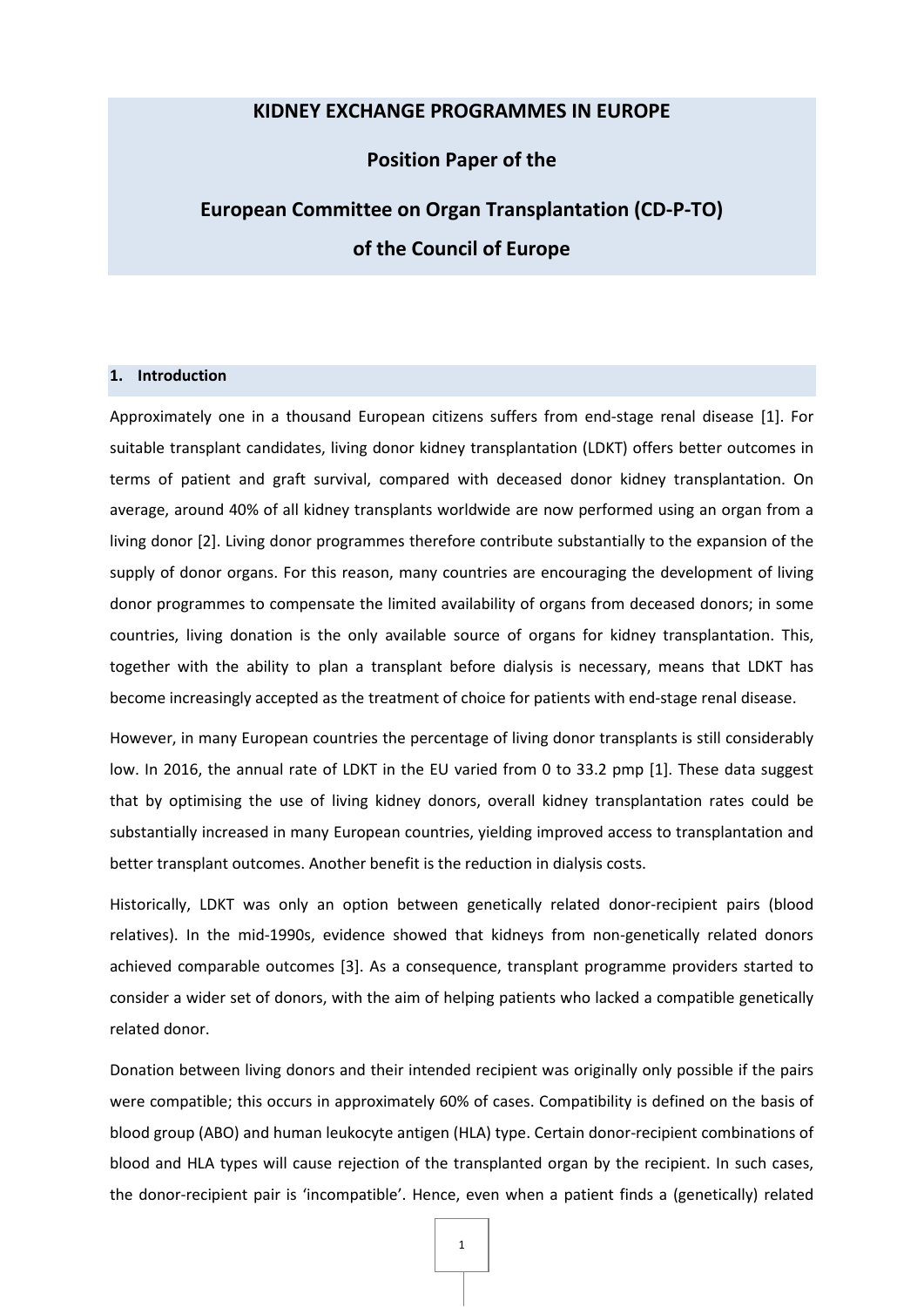donor, incompatibility may still prevent LDKT. The introduction of kidney exchange programmes (KEPs) was an important next step to increase LDKT rates. ABO-incompatible and/or HLAincompatible donor-recipient pairs, for whom direct donation to the intended recipient is not possible, benefit from such programmes by forming new donor-recipient combinations through a special matching programme. KEPs match donors to recipients in optimal combinations for kidney exchange within the pool of available incompatible pairs.

This paper covers three key areas: first, an overview of the development and features of KEPs – including ethical and legal conditions  $-$  is given; this is followed by a discussion of general organisational aspects and the final sections detail challenges and conclusions. Some of the information described in this paper was collected from a survey to members of the Committee of Transplantation of the Council of Europe (CD-P-TO), a further survey carried out by the European Cooperation in Science & Technology (COST) European Network for Collaboration on Kidney Exchange Programmes (ENCKEP) and from the outcomes summarised in the first ENCKEP Handbook [4].

## **2. Kidney Exchange Programmes**

In 2004, the first national KEP in Europe was established in the Netherlands [5]. Several European countries have since independently developed KEPs to address incompatibility issues (see **Figure 1**) [6]. The survey among CD-P-TO members showed that 10 European countries are currently operating KEPs (Austria, Belgium, Czech Republic, France, Italy, Poland and Portugal, Spain, The Netherlands, United Kingdom) and a further 4 countries [Greece, Slovakia, Sweden, (along with Denmark and Norway under the Scandiatransplant Kidney Exchange Program, or STEP) and Switzerland] were interested in launching programmes. This information was corroborated by a second, more extensive survey by the ENCKEP [4].

Established KEPs aim to increase the possibilities for LDKT between incompatible pairs and offer an alternative to antibody removal for immunologically complex patients (i.e., HLA and/or ABO incompatible patients) [5,7]. While KEPs have contributed significantly to LDKT rates, they often struggle to become and stay effective in countries where the pool sizes are small and hence exchange options are limited. Small population size, legal constraints, ethical concerns and fragmentation of KEP pools within a country are the main barriers to be overcome. As a result, potential recipients may be disadvantaged.

In practice, this means that programmes differ in their organisation [6]. Some countries have scaled up to a national programme, while others retain a regional or single-centre approach. In most countries, the organs travel from the donor's to the recipient's centre, but in others the donor

2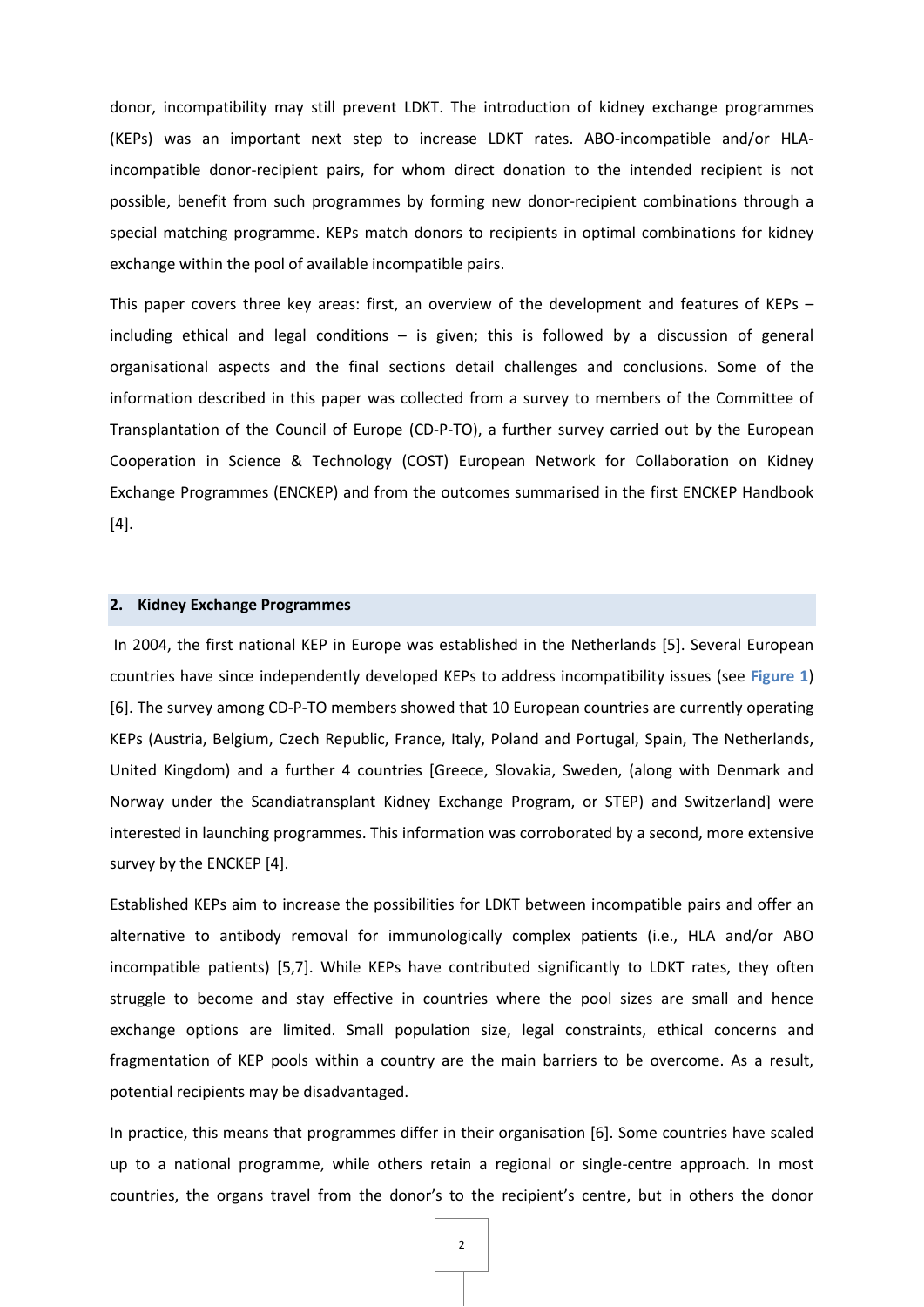travels. Moreover, there is variation in the organisation of matching with regard to selection and inclusion of donor-recipient pairs, the frequency of the matching runs and the optimisation criteria. The proportion of transplants achieved as a result of KEPs accounts for between 0 and more than 20% of overall LDKT activity *per* country.



**Figure 1.** Development of European Kidney Exchange Programmes by country (source: COST ENKCEP Handbook 1 [4]).

## *Legal and Ethical Considerations*

As with the practice of living donation in general, safeguarding the interests of the individual who wishes to donate is a fundamental aspect of KEPs [8]. The risk-benefit analysis for the healthy donor and the patient in need of a transplant should take into account the direct benefit (or lack of it) to the donor compared with the potential benefit for the transplanted recipient. This includes the likely benefit for donors concerned for the wellbeing of their intended recipients derived from the close relationship between the two of them.

KEPs facilitate a form of *indirect* donation in which the relationship between donor and recipient is reciprocal, i.e. all donors donate a kidney and all of their intended recipients receive a transplant. However, the transaction is not *directly* between the donor and their intended recipient, which may be an additional barrier to success. This process requires even more stringent donor (and recipient) assessment than direct living donation. A KEP is only possible if the national legislation allows living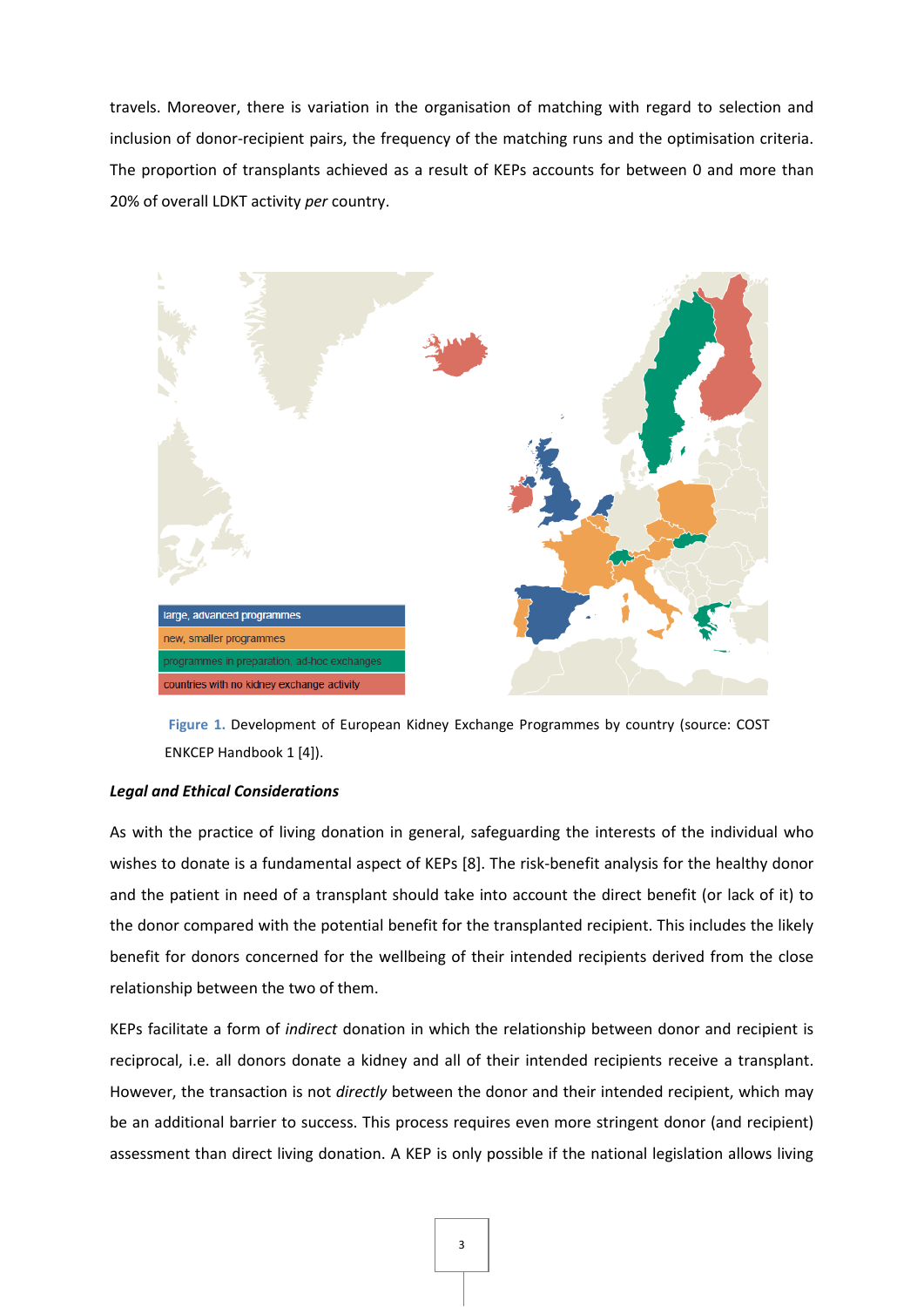organ donation between non-blood- or emotionally related donor-recipient pairs, or if the legislation explicitly allows for cross-donation through a KEP.

LDKT offers the recipient the best chance of a successful transplant outcome. However, there is always a risk that a donor withdraws his/her consent or is unable to proceed to donation for a medical reason at a late stage – or, rarely, even on the day of surgery itself – leaving the recipient without the anticipated transplant. To reduce this risk, the majority of KEPs conduct simultaneous procedures to avoid the possibility that a recipient does not receive a kidney once his/her intended donor has already donated to the other pair.

Anonymity between recipients and their new donors is also considered essential in most European KEPs before the transplant procedure and is recommended afterwards. Anonymity between the members of the new pairs diminishes the risk of potential coercion (or the seeking of payback/profit). Furthermore, it reduces the possibility of donation refusal in cases where the donor does not like the potential exchange recipient.

In the context of KEPs, this risk is increased by involving multiple donors and recipients in any one exchange. Donor-recipient pairs may be reluctant to participate in a KEP because of emotional anxieties about the donation not being made *directly* to the intended recipient and logistical concerns (e.g. the donor travelling to another centre for surgery; impact of cold ischaemia if the kidney travels between centres; lack of confidence in the system). Policies to minimise distress (e.g. when an exchange collapses) and to give priority for transplantation to recipients who miss out during the course of an exchange (i.e. once donor and recipient surgery is underway), as well as specific informed consent for kidney paired exchange could help to motivate pairs to participate in the programme.

There is ethical consensus that donations of organs by living donors are to be voluntary and unpaid. However, the principle of non-payment does not prevent living donors from receiving reimbursement for legitimate expenses and loss of income related to the donation [8].

#### *Conditions for a Successful Kidney Exchange Programme*

Taking into account the legal and ethical principles, current practice and experience shows that there are certain prerequisites for establishing a successful KEP [9].

The first condition is that there is a legal framework in place that permits non-direct donation. Subsequently, a transparent structure should be created that includes standard operational procedures. This can be achieved if KEPs are organised based on protocols, clinical standards and operating procedures agreed by the stakeholders involved. Among these stakeholders are participating transplant centres, histocompatibility and immunogenetics laboratories, a central/regional/local coordination team and donor-recipient pairs. Central coordination to oversee

4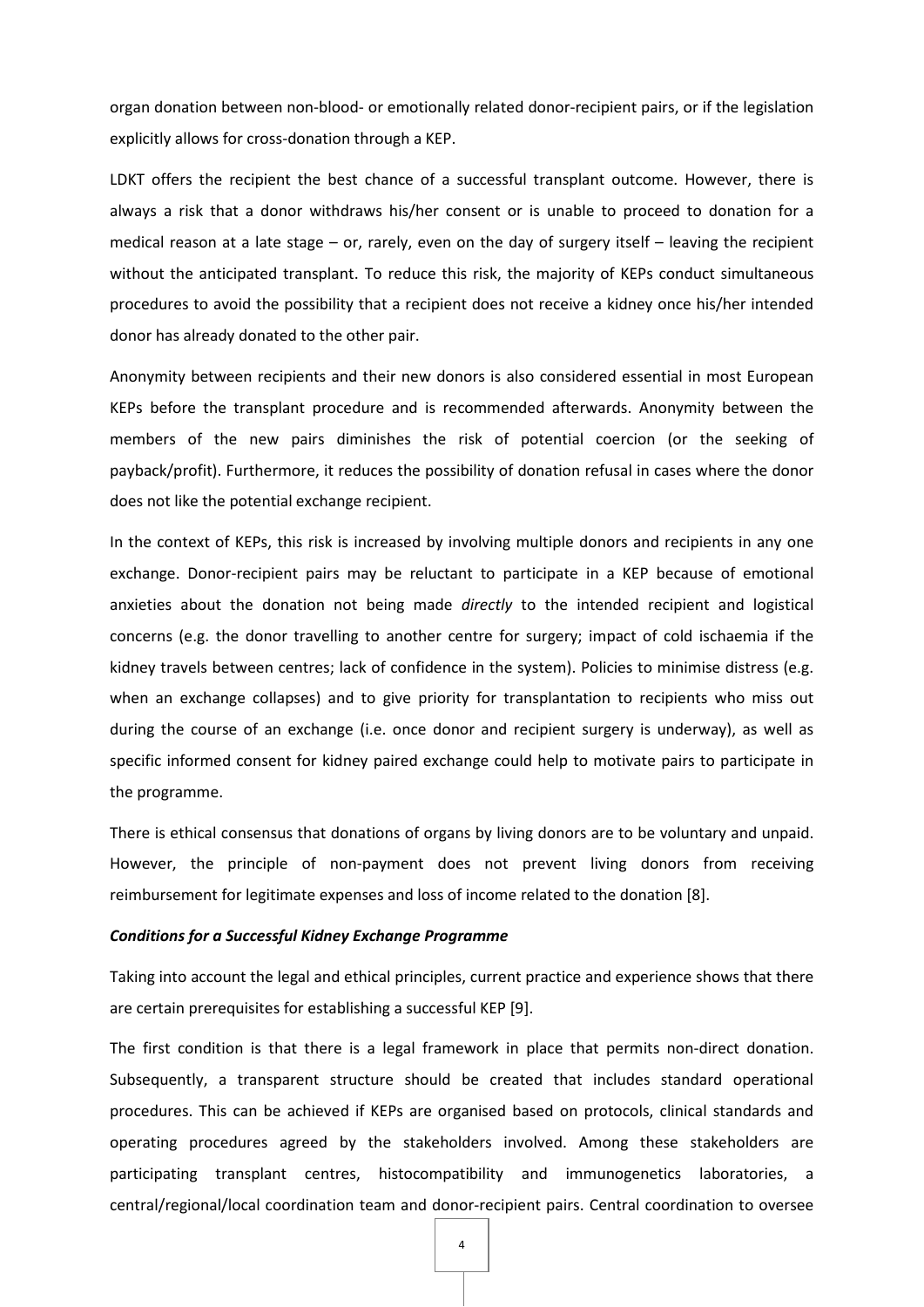identified pairs, perform matching runs, collect follow-up data and ensure mechanisms are in place to minimise the risk of identified transplants not proceeding due to the collapse of an exchange are essential. Hence, much attention has been focused on evidence-based, complete and up-to-date screening of both donors and recipients to establish their clinical, immunological and psychosocial status. Since confidence in the system is fundamental, it helps when all professional partners in the system know each other and are familiar with each other's working methods.

In contrast to direct living kidney donation, the behaviour of participating donors and recipients affects not only their individual interests but also those of other donor-recipient pairs in the KEP, especially if they decide not to proceed after an exchange has been identified. Whilst it is impossible to predict every eventuality (e.g. change of donor circumstances or unforeseen recipient illness), KEPs should aim to be able to address reasons for non-proceeding transplants that could have been foreseen by anticipating possible solutions. The impact of a high non-procedure rate may be significant: distress to donors and recipients, loss of confidence in the KEP and reduced participation.

## **3. Organisational Aspects**

A KEP requires a multidisciplinary and, in most cases, a multi-centre approach. Therefore, KEPs must define a structure to coordinate and monitor all activities which can be national, regional or centrebased. The key components of effective KEPs are [4]:

*a) MEDICAL, PSYCHOLOGICAL, SOCIAL, LEGAL AND ETHICAL FRAMEWORKS FOR DONOR AND RECIPIENT CARE* **–** to ensure consistent, high quality, safe clinical practice in line with international standards and best practice guidelines. Special considerations include anonymity requirements, indirect donation and reciprocity, management of identified transplant procedures that cannot proceed, and management/listing of recipients for transplantation who may miss out within the KEP. Organisation of donor and recipient follow-up should also be carefully considered.

*b) INFORMATION FOR PATIENTS* – the options for LDKT, individual donor and recipient risks and benefits should be presented clearly and at an early stage to maximise opportunities for timely, successful transplantation/re-transplantation.

*c) TECHNICAL STANDARDS FOR LIVING KIDNEY TRANSPLANTATION* **–** equitable clinical and surgical expertise to ensure consistent quality of care for all donor and recipient pairs must be guaranteed.

*d) CAPACITY AND CAPABILITY* – a sufficient and appropriately trained multidisciplinary workforce should be established. In particular, clinical and scientific expertise, and central coordination are needed. Immunological testing is central to successful KEPs and must be performed by accredited histocompatibility and immunogenetics laboratories using standardised testing and reference criteria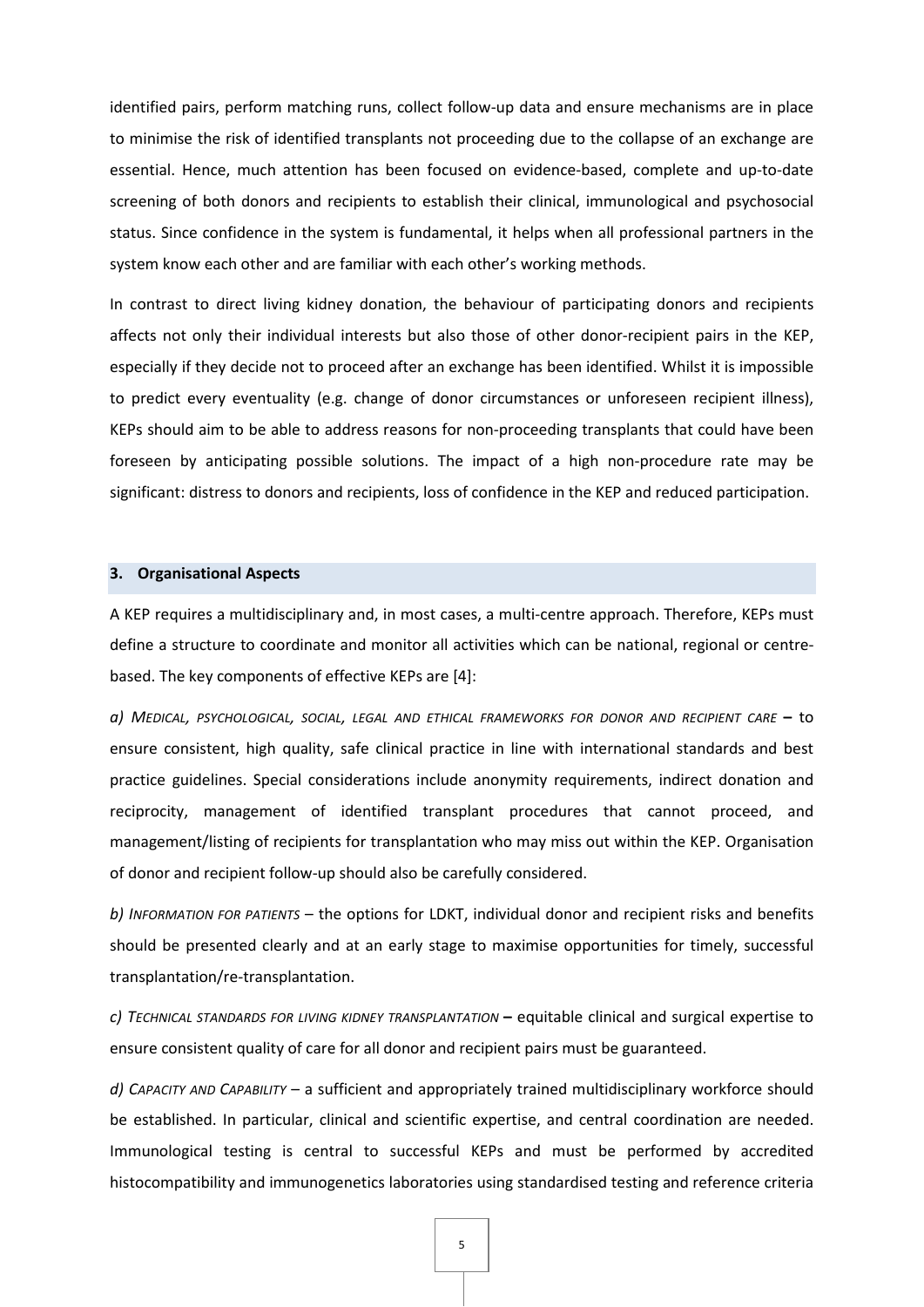in every laboratory for every donor and recipient pair. Central coordination by dedicated living donor coordinators in nephrology and transplant centres is effective in supporting donors, recipients and family members throughout the process of donation and transplantation.

*e) FINANCIAL INFRASTRUCTURE* – LDKT is a cost-effective treatment for ESRD compared with dialysis, offering significant financial savings to the health economy. Sustainable funding through state or privately funded insurance arrangements is necessary to support national LDKT and KEPs. Clinical and personnel costs associated with the coordination and management of national programmes, together with the reimbursement of out-of-pocket expenses and loss of earnings of the living donor, are the responsibility of the respective governments in participating countries.

*f) TRUST* – Trust is fundamental to a successful KEP; trust between the partners who have to work within the framework and between the donor-recipient pairs in the system.

## **4. Challenges for Kidney Exchange Programmes**

KEPs are acknowledged as an effective solution to overcome immunological incompatibility and, in some countries, they offer opportunities to improve HLA- or age-matching between compatible donor-recipient pairs. However, the main challenges to maintaining and extending programmes are the limited pool of donor-recipient pairs at the start of a scheme, a decreasing pool in terms of quantity or diversity of pairs (e.g. increased numbers of blood group O and/or highly HLA-sensitised recipients) and the availability of other (competitive) options for incompatible pairs, such as antibody removal for both ABO and HLA incompatibility, despite poorer outcomes.

Effective KEPs increase the opportunities for patients, particularly those with immunological complexity, to receive a compatible transplant, which is almost always the preferred option. In countries with permissive legal frameworks, supportive policies and established KEPs, the patient benefits – especially for those who are very difficult to match – of the KEP can be further enhanced by the inclusion of donor-recipient compatible pairs (e.g. for improved HLA- or age-matching, or for the greater good) and unspecified (non-directed altruistic) living kidney donors to augment the pool. Experience suggests that such a strategy maximises the benefit for all donors and recipients involved, including recipients on the national transplant list with no living donor of their own. As well as utilising unspecified living donors to initiate a chain of transplants within their KEPs, a few countries are considering using deceased donor kidneys to achieve a similar outcome (as reported by national representatives in response to the COST survey)**.** Extending the KEP pool by allowing international exchange is another very practical and obvious solution. However, this would require fine-tuning of protocols and extra attention to donor-recipient pair screening to avoid any possibility of enhancing medical tourism or even organ trafficking.